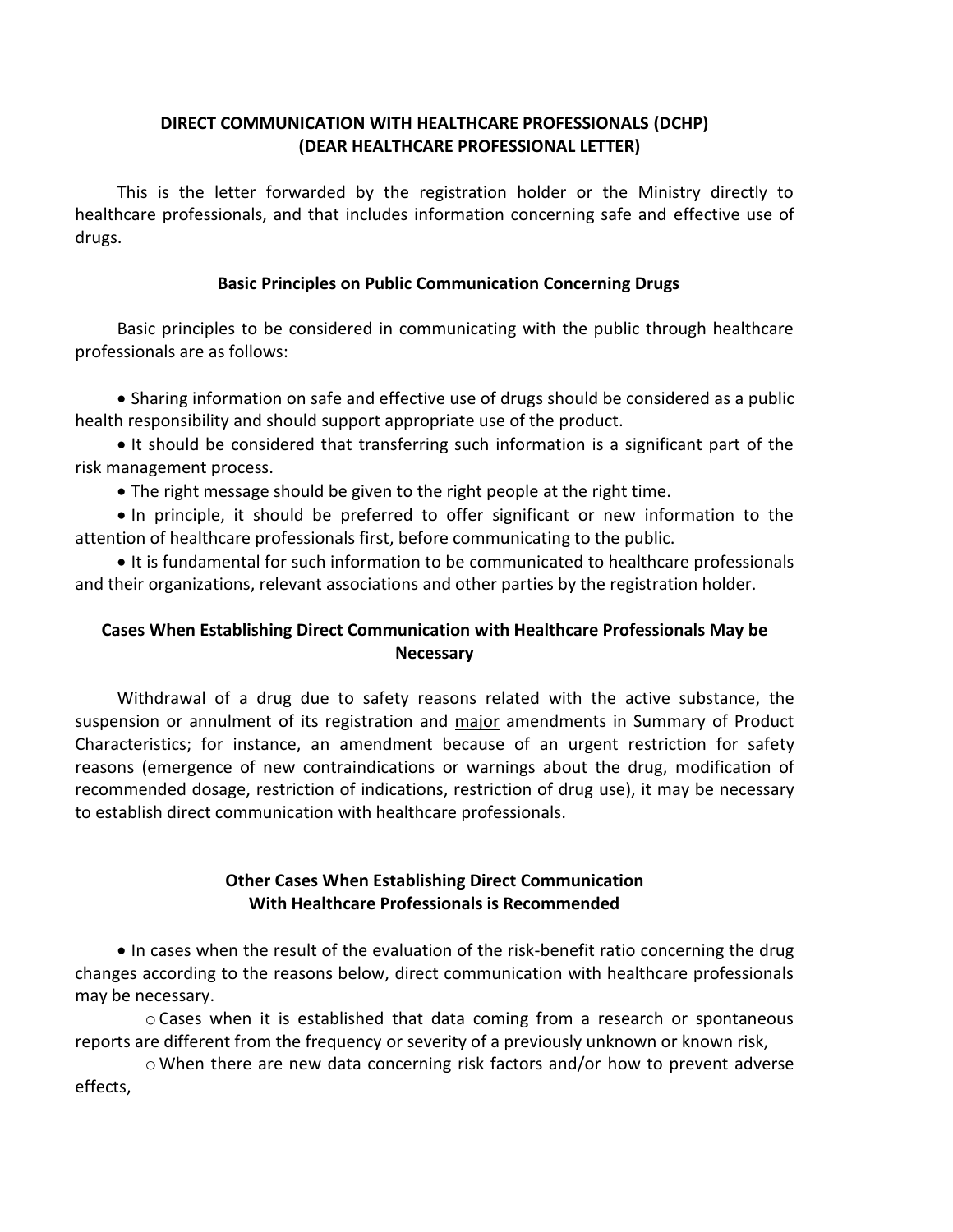$\circ$  When confirmed information is found indicating that the drug is not as effective as it was previously thought,

 $\circ$  In case of evidence that a specific drug has more risks compared to its alternatives with similar efficacy.

When there are new recommendations for the treatment of adverse effects.

 While a significant potential risk is in the process of being evaluated, when data is insufficient within a certain time period in order to take any regulatory measures (in that case DCHP should encourage closer monitoring and notification on the safety subject concerned, or should inform about methods to minimize potential risk),

 Particularly in situations when the media shows considerable interest in the subject, in case it is necessary to convey other important information as well,

 In any country around the world, in case of a DCHP distribution by the country's competent authority (considering the differences between medical applications among countries, the drug's registration holder in Turkey is obliged to inform the Ministry immediately. In case the DCHP to be submitted to the Ministry is a DCHP published worldwide, the said DCHP shall be submitted together with its translation approved by a notary).

#### **Exceptions**

"Dear Healthcare Professional Letter" should not include any material or statement that can be accepted as promotional; or should not create the impression that it is for promotional or commercial purposes. Direct communication with healthcare professionals concerning quality defects of drugs is outside the scope of pharmacovigilance studies.

DCHP should not be used for safety information that does not require urgent communication and for disseminating information that should not necessarily be communicated to healthcare professionals individually, such as changes in SPC that have no effect on the drug's conditions of use.

## **Basic Principles Concerning Preparation of Texts To Be Used in Direct Communication with Healthcare Professionals**

While preparing a DCHP text, in addition to the principles defined below, the enclosed template and instructions should also be complied with:

 DCHP message concerning the safety issue should be clear and concise. The length of the text should not exceed two pages.

The reason for distributing a DCHP particularly on that date should be explained.

• If known, recommendations should be included towards healthcare professionals concerning how to minimize risk.

 Information concerning safety issues should not be presented by itself; the problem should be presented within the context of the treatment's benefits in general.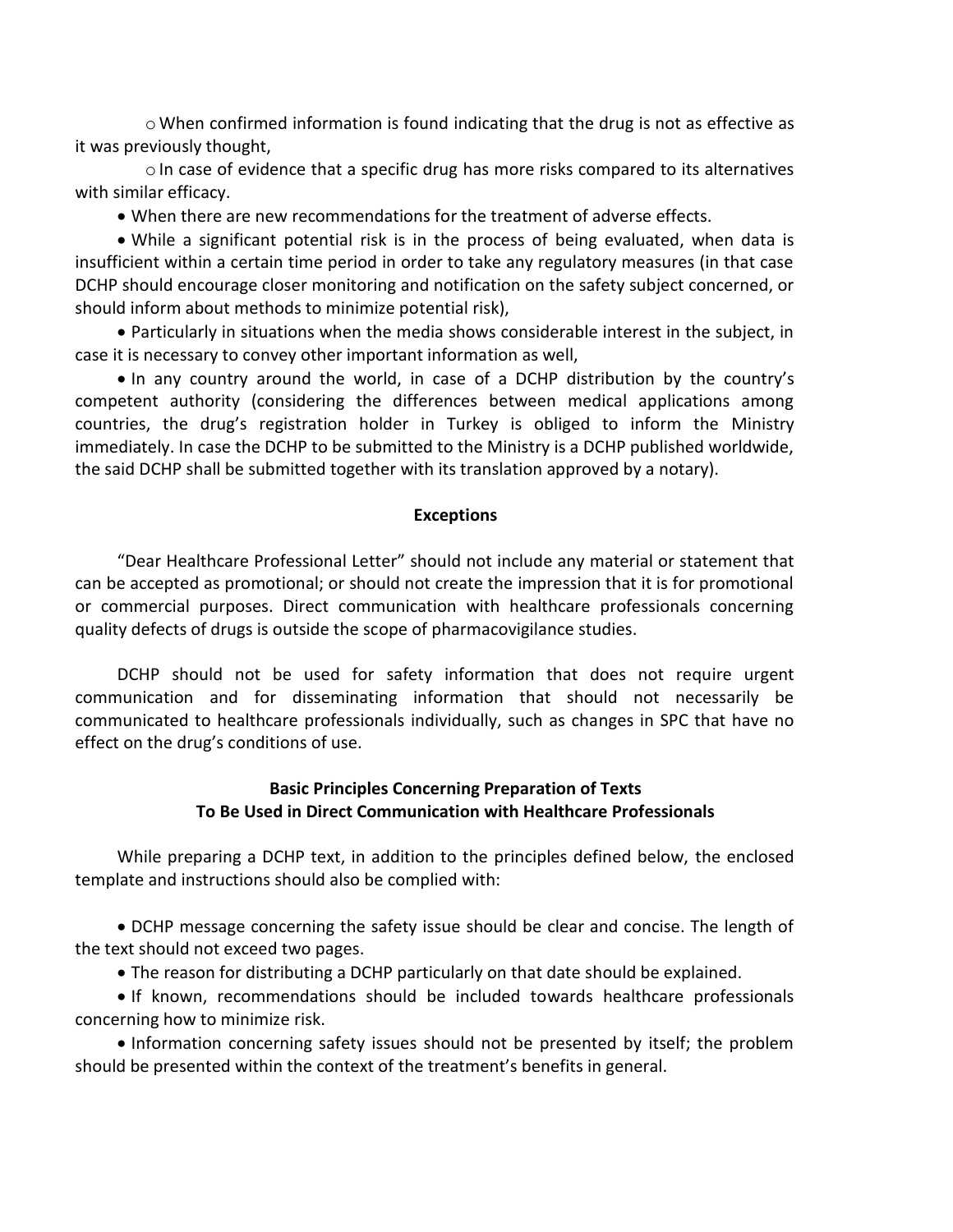Registration holder should guarantee the pharmacovigilance information presented to the public (also includes healthcare professionals) is objective and not misleading. (Registration holder may not communicate information to the public on matters of pharmacovigilance concerning his registered drugs without prior notification to the Ministry. In any case, registration holder shall ensure this information to be presented in an objective way and is not misleading. The Ministry shall take all measures to impose effective, proportional and deterrent penalties in case a registration holder does not undertake these obligations.)

• In order for members of the Ministry of Health to prepare answers to potential questions from patients, all information that is directly communicated to the public should be included in the DCHP. In case of the registration being suspended or cancelled, the DCHP should include details on the procedure to recall the drug from the market and the type of recall (such as pharmacy or patient level, date of recall).

 Safety information communicated to any target group by competent authorities or public institutions worldwide should be considered.

 DCHP should include a reminder that, in accordance with national spontaneous reporting system, suspected adverse effects of drugs should be notified.

 If necessary, an estimated time frame should be given concerning the follow-up procedures foreseen by the Ministry or the registration holder.

 A list of contacts to apply for receiving more detailed information, their web sites, phone numbers and correspondence addresses should be enclosed to the DCHP.

 In order for literature on the subject to be accessed when necessary, a relevant bibliography should be enclosed to the communication document.

 Within the DCHP text, a statement may be included declaring that the said correspondence has been prepared in mutual agreement with the Ministry.

### **Execution of Direct Communication with Healthcare Professionals**

#### **Role and Responsibilities of the Registration Holder and the Ministry**

When the registration holder recommends doing a DCHP distribution or when the Ministry requests the registration holder to do a DCHP distribution, the following documents should be submitted to the Ministry:

#### • Proposed communication plan

• Recommended text to be used for the DCHP

 Other relevant communication documents or text recommendations (ref: Phases of processing)

The date by which to send the documents to the Ministry should be established in a way so as to enable the Ministry to declare opinions concerning the communication plan and recommended communication texts to be submitted.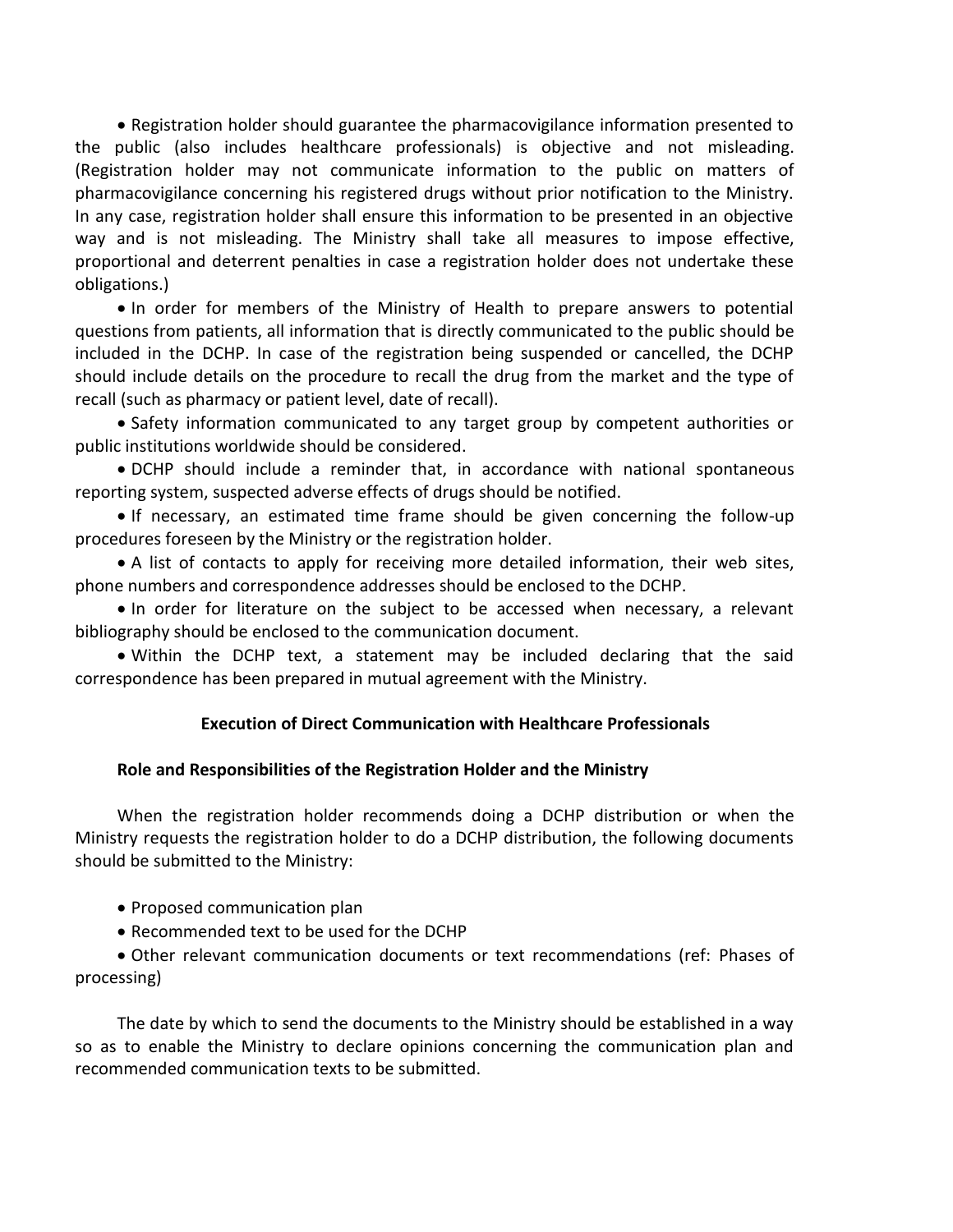When necessary, the Ministry shall inform the Public Relations Coordination Office concerning the DCHP.

### **Phases of the Process**

The DCHP process is realized in four phases:

### **1. Analysis phase : Initiating the process**

The process may be initiated by the registration holder or the Ministry.

 **When the registration holder thinks that a DCHP may be required,** he applies to the Ministry and after his request for DCHP distribution is accepted, the registration holder should submit a communication plan including the following:

The purpose of the DCHP, draft DCHP and other communication texts [in a way as to include changes in product information (SPC package leaflet/patient information leaflet and labelling information)]. Changes might be referred to in the DCHP text; or if final product information is available, they may be added to the draft DCHP as a supplement. Furthermore, basic messages to be conveyed to the public should be sent simultaneously.

 **When the Ministry thinks that an DCHP may be necessary**, the decision taken after the subject has been discussed in the relevant commission, and a letter of request with reason requesting preparation of a draft DCHP as well as a communication plan are sent to the registration holder (If it is an urgent case, registration holder is further contacted by phone or through e-mail). If the registration holder is of the same opinion with the Ministry, he has to submit the decision concerning his opinion and the Dear Doctor Letter that he has prepared urgently (latest within 15 days) to the Ministry. The Dear Doctor Letter approved by the Ministry is sent to the registration holder to be forwarded to authorities determined by the Ministry in the shortest possible time. The registration holder has to make the necessary changes in the package leaflet/SPC/patient information leaflet and apply to the Ministry within 15 days in order to get approval.

In case of an objection to the decision concerning safety, the objection should be presented to the government together with its reasons latest within 15 days. The objection is then re-evaluated by the relevant commission. The decision taken is final, and there is no right for a second objection. If the Ministry approves of writing a "Dear Doctor Letter", the registration holder has to submit the Dear Doctor Letter prepared in accordance with this final decision to the Ministry. The Dear Doctor Letter approved by the Ministry is then sent to the registration holder in order to be forwarded to relevant authorities determined by the Ministry. The registration holder has to make the relevant amendments in the package leaflet /SPC/patient information leaflet, and apply to the Ministry within 15 days in order to get approval.

If the registration holder believes that preparing a DCHP is not appropriate and if additional relevant explanations are needed, he might send a written request to the Ministry. In cases when an agreement is not reached with the registration holder concerning the distribution of the DCHP; the Ministry may publish a DCHP and/or a formal statement to the public.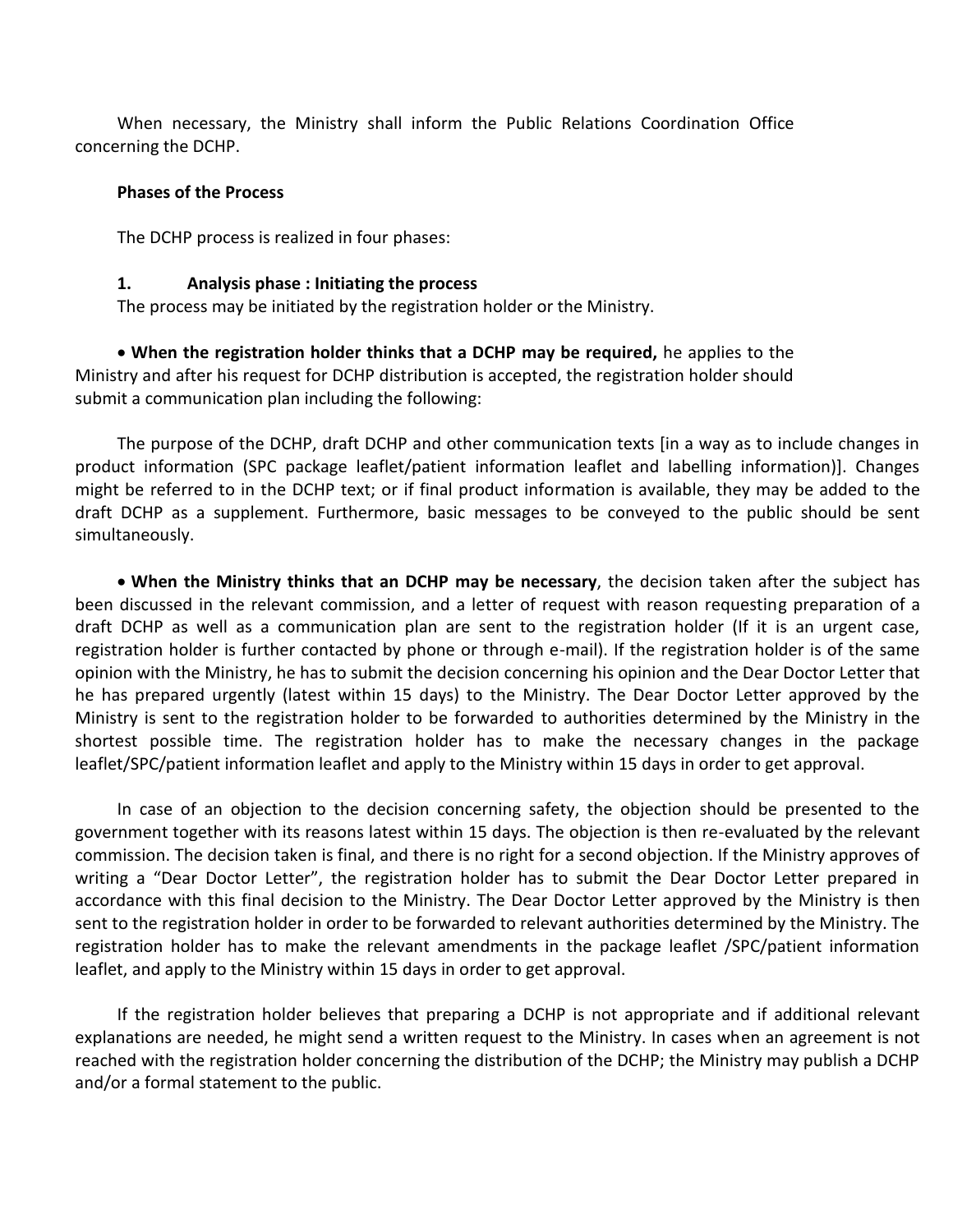The registration holder has to comply with the criteria established by the Ministry concerning the content of the information to be conveyed, recipients, and the time schedule.

In cases concerning more than one drug (drug interaction, class effect of a drug, or drugs with generics), there might be situations where more than one registration holder is concerned for the distribution of the DCHP. In such cases the aim is to supply consistent information to healthcare professionals and to avoid confusion to be created by many DCHPs on safety coming from different registration holders. In cases when the number of relevant registration holders does not exceed three, they have to cooperate in order to publish a single DCHP. If the number of registration holders is more and if an agreement cannot be reached on a single common DCHP, the Ministry may exercise its right to publish a DCHP.

# **2- Pre-communication phase: Preparation of the DCHP**

# **In the pre-communication phase:**

 A list of proposed recipients (target groups; e.g. GPs, specialists, pharmacists including hospital pharmacists, nurses; hospitals/medical centers/other institutions).

Description of the mechanism through which the DCHP will be distributed (e.g. by mail).

 If appropriate, a list of the relevant communication texts (e.g. press release, questions and answers document, patient information document)

 Description of the strategy to be valid in the post-communication phase; as mentioned in heading No. 4 of this section, this strategy should include the evaluation of the effectiveness of the DCHP.

• Summary of proposed follow-up activities, and if suitable, draft of the written engagement to be given by the registration holder concerning further studies.

- A list concerning contact information of relevant parties should be prepared.
- If a similar DCHP is decided to be prepared for more than one drug, their list is given in the DCHP.

Date and hour proposed for distribution should be calculated carefully; ideally, a DCHP should be distributed at the beginning of a week; however, distribution of urgent information should not be delayed only for this reason.

While target groups to be informed are defined, the importance of establishing communication not only with those healthcare professionals that may prescribe or administer, or potentially prescribe or administer the drug; but also with people who may diagnose adverse effects; e.g. emergency services, employees of national toxicity center, or with relevant specialists such as cardiologists should be considered. Also considering that pharmacists, who operate as information resources in healthcare, help the public by supplying information to patients and healthcare professionals particularly in cases of increased media interest, the importance of distributing the DCHP to relevant pharmacists should be also noted. In addition to being target groups, national associations of doctors, nurses, and pharmacists should receive all DCHPs systematically in order to convey information to their members later.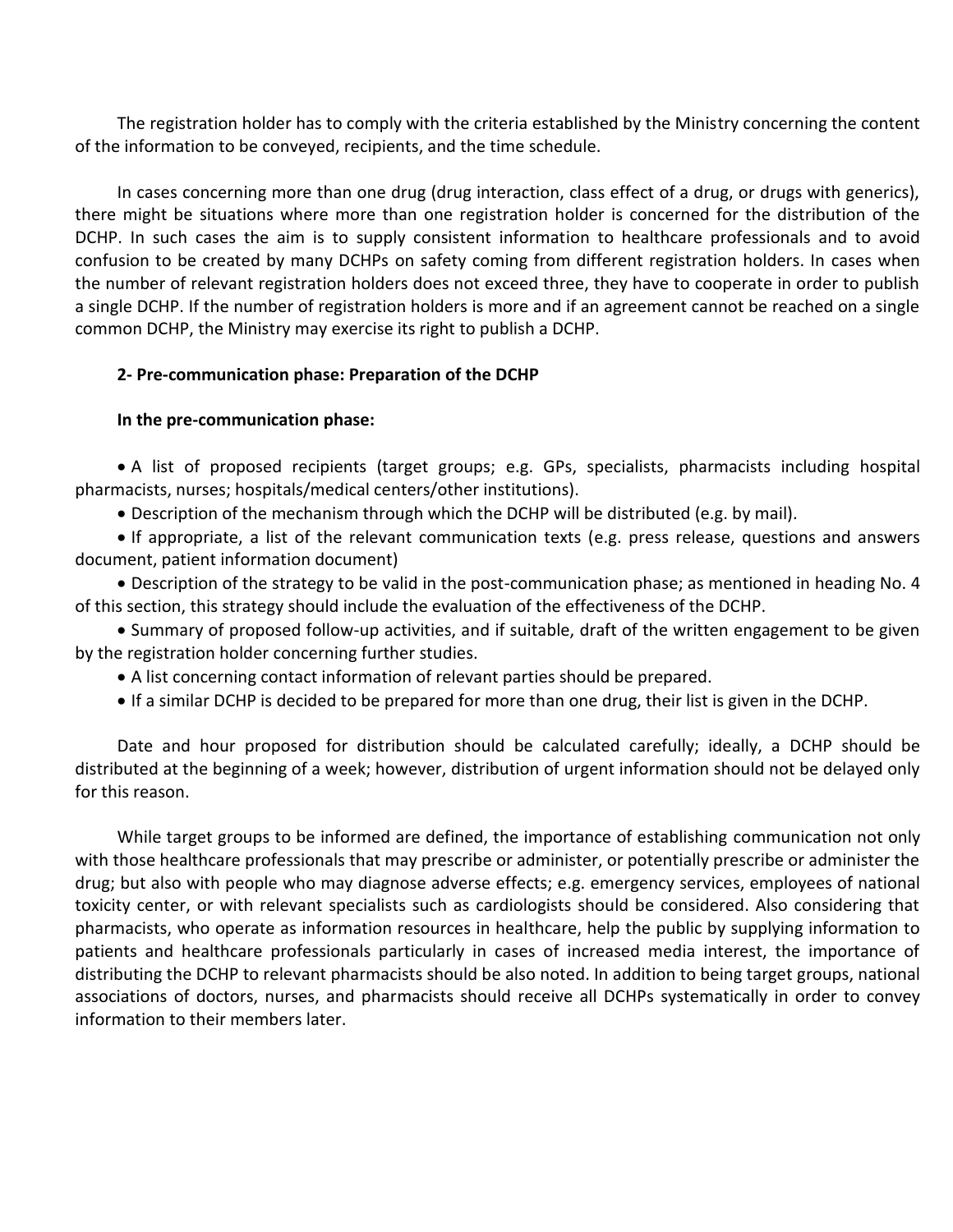In order to enable the DCHP to immediately attract attention, a striking red warning box may be used. The Ministry encourages use of such signs in order for healthcare professionals to easily recognize and focus on the text.

### **3- Communication Phase: Distribution of the DCHP**

The communication phase should be executed in accordance with the communication plan agreed between the registration holder and the Ministry and should be closely monitored by all parties. All relevant parties should be immediately notified of a significant event or problem during the communication phase. If this situation shows that there is reason for an amendment in the communication plan or the need for further communication with health professionals, the registration holder and the Ministry should come upon an agreement on this.

### **4- Post-communication phase: Follow-up of DCHP**

After the DCHP is distributed, a closing investigation should be carried out by the registration holder. During this investigation, it should be established whether there is any event or problem that arose during the communication phase and that necessitated any change in the communication plan; whether the communication plan has been implemented to the letter; and furthermore, whether there were any difficulties experienced during any of the phases above. These difficulties may concern the recipients' list, or the date or mechanism of distribution. The Ministry should be informed of the results of this investigation.

If the Ministry is not satisfied with the investigation, it may send a written request to the registration holder to correct the situation. Based on this information received, measures should be taken to prevent similar problems arising in the future. As part of integrated quality management, all parties should undertake an internal investigation concerning their own performances, and take appropriate measures in areas that need to be improved. In general, the DCHP's effect and reflections on public health should be evaluated with basic questions such as; "Has the DCHP been received on time? (This can be checked on a small sample group representing the target population)"; "Have recommendations and basic messages been understood and complied with? (This can be studied through surveys concerning healthcare professionals or other study designs)". This evaluation should be carried out by the registration holder, and in times when the DCHP is in particular a part of risk minimization activities compatible with a risk management plan, such an evaluation is very appropriate.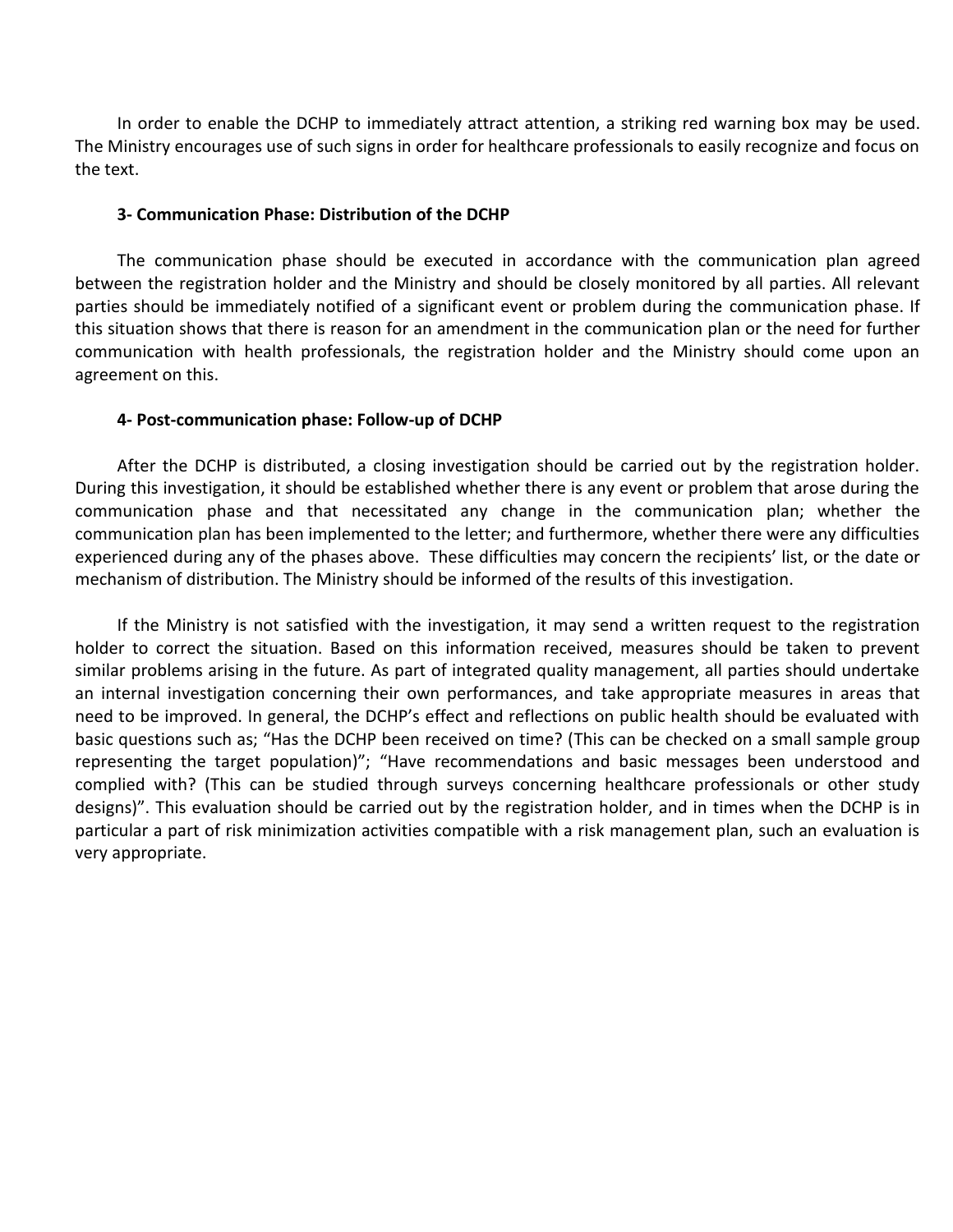## **Template for Direct Communication with Healthcare Professionals**

<Date>

<Document reference no.>

Direct Communication with Healthcare Professionals concerning <INN and Commercial Name(s)> with a <safety problem>

### **Summary**

<Brief definition of a safety problem, recommendations to minimize risk (e.g. Contraindications, warnings/precautions) and if applicable, switching to alternative treatment under preferably subject headings >

< If applicable, recall information (e.g. Pharmacy or patient level, date of recall>

<If applicable, declaration that the information has been approved by the Ministry/Registration Holder>

*Style guide: Fonts used in the summary section should be larger than fonts used on other sections of the DCHP.*

### **Detailed information on the safety issue**

<At this point, important details on the safety issue together with the reason for the publication of the DCHP, (adverse drug effect, seriousness, declaration on suspected causality relationship, e.g. Pharmacodynamic mechanism, time relation, positive re-challenge or removal of the challenge, risk factors)>

<Risk/benefit evaluation of the drug>

<Amended Product Information text or preferably reference to an enclosed Product Information>

<An estimate concerning the frequency of the adverse effect, or estimate on reporting rates together with the estimated number of patients using drug>

<If applicable, declaration stating any relationship between the adverse drug effect and non-indicated usage>

 $\leq$  applicable, a program for the follow-up activity(ies) to be conducted by the Registration Holder/Ministry>

### **Detailed information concerning activities for healthcare professionals**

<If necessary, details of recommendations to minimize risk>

<If necessary, detailed additional instructions on how to use the new safety or therapeutic efficacy information>

### **Call for notification**

<Reminder concerning the necessity of notification of adverse effects in accordance with the national spontaneous reporting system>